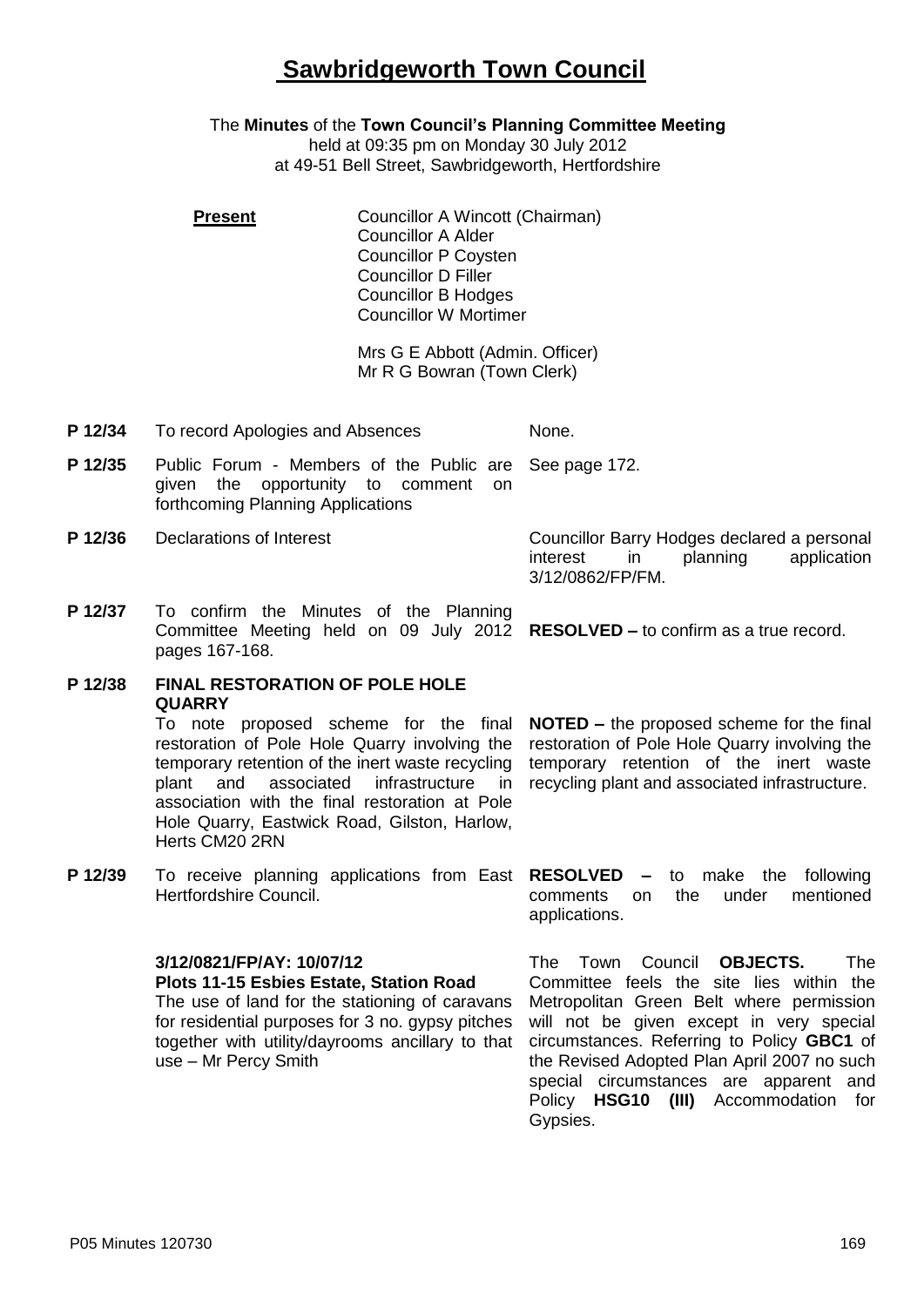#### **3/12/0862/FP/FM: 12/07/12 Leventhorpe School, Cambridge Road**

Internal alterations to convert existing gymnasium into new learning resource centre with additional mezzanine accommodation. Associated new plant located at roof level. Widening to existing internal corridor to provide break out space. 7 No. flat modular roof lights positioned over foyer and corridor spaces – Leventhorpe School

#### **3/12/1059/FP/FM: 19/07/12 The Bungalow, Spellbrook**

Side and rear extensions –Ms Gloria Romei The Town Council has **NO OBJECTION.**

## **3/12/1083/FP/MP: 10/07/12**

**3/12/1109/FP/AK: 13/07/12**

**3/12/1130/FP/MP: 19/07/12**

garage – Mr & Mrs Smeeth

**Road, Spellbrook**

**29 The Orchards**

n Mathews

b

#### **Land at Chaseways**

Change of land for dog walking and associated field shelter – Ms Sylvia Ashley

The Town Council has **NO OBJECTION.**

The Town Council has **NO OBJECTION.** The Committee feels there is no planning reason to refuse this application, however they would ask the Case Officer to note the following concerns:

- Health and safety issues such as amenities for dog handlers (toilet facilities)
- Escaping dogs have been reported by local residents
- Defecated dog waste being collected and deposed of appropriately
- The blocking of the bridleway, which runs alongside the proposed site, by parked vans being used to transport the dogs to and from the site

Two storey side extension – Mr Ia The Town Council **OBJECTS**. The Committee feels that the revised plans have not improved the overbearing impact on the neighbouring property, the loss of light to a habitable room or made the outlook from this habitable room acceptable. The plans are therefore contrary to the Revised Adopted Plan April 2007 policies **ENV1 (I) (d)** Design and Environmental Quality, **ENV5** Extensions to Dwellings and **ENV6** Extension to Dwellings – Criteria.

> The Town Council **OBJECTS**. The Committee feels the site lies within the Metropolitan Green Belt where permission will not be given except in very special circumstances. Referring to Policy GBC1 of the Revised Adopted Plan April 2007 no such special circumstances are apparent.

**P 12/40** To receive any late Planning Applications None received. received following the publication of this Agenda.

**Former Biss Vehicles Old Site, London** 

Erection of 1 no. three bedroom dwelling and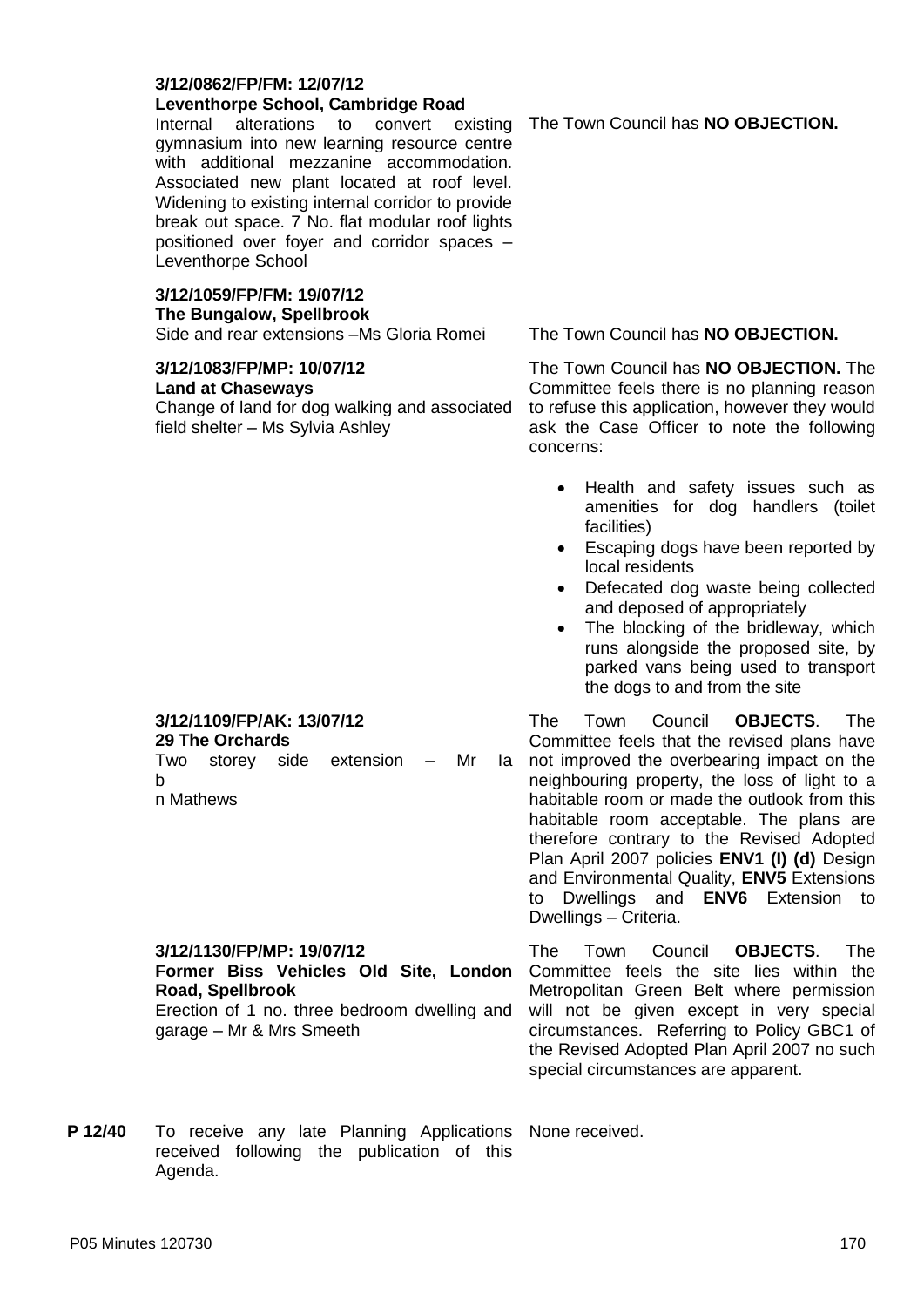| P 12/41 | To note Planning Decisions received from East NOTED: the report on planning application<br>Hertfordshire Council.                                                                                                                                                 | decisions now received.                                                    |
|---------|-------------------------------------------------------------------------------------------------------------------------------------------------------------------------------------------------------------------------------------------------------------------|----------------------------------------------------------------------------|
|         | 3/12/0673/FP<br>Shangrila, 12 Beech Drive<br>Replacement<br>single<br>storey<br>extension,<br>rear<br>alterations to roof to form first floor level with 2no<br>dormer windows to rear elevation and the creation of<br>a new double garage to the side elevation | <b>Granted</b><br>(No Objection)                                           |
|         | 3/12/0783/FP<br>27 Elmwood<br>Conversion of existing integral garage to a habitable<br>room and replacement of existing window with a<br>door in flank elevation                                                                                                  | <b>Granted</b><br>(No Objection)                                           |
|         | 3/12/0822/FP<br>Penrhyn, London Road, Spellbrook<br>Two storey side extensions, first floor front and rear Refused<br>extensions with balconies and front colonnade.<br>Demolition of existing garage                                                             | (Object)                                                                   |
|         | 3/12/0832/FP<br><b>14 Sayesbury Road</b><br>Single storey extension to side of existing rear<br>addition                                                                                                                                                          | <b>Granted</b><br>(No Objection)                                           |
|         | 3/12/0850/FP<br>3 Elmwood<br>Replacement porch                                                                                                                                                                                                                    | <b>Refused</b><br>(No Objection)                                           |
|         | 3/12/0874/FP<br>50 London Road<br>non-illuminated<br>Replacement<br>illuminated<br>and<br>signage                                                                                                                                                                 | <b>Granted</b><br>(No Objection)                                           |
|         | 3/12/0891/FP<br><b>18 White Post Field</b><br>Single storey side/rear extension                                                                                                                                                                                   | <b>Granted</b><br>(No Objection)                                           |
| P 12/42 | <b>PLANNING APPEALS</b><br>To receive notification and decisions from E.H.C. of Planning Appeal(s)                                                                                                                                                                |                                                                            |
|         | 3/12/0488/FP<br>11 Church Walk<br>First floor extension over garage                                                                                                                                                                                               | This appeal will be determined on the<br>basis of written representations. |
|         |                                                                                                                                                                                                                                                                   |                                                                            |

The Meeting closed at 10.15 pm

**Signed**\_\_\_\_\_\_\_\_\_\_\_\_\_\_\_\_\_\_\_\_\_\_\_\_

**Dated**\_\_\_\_\_\_\_\_\_\_\_\_\_\_\_\_\_\_\_\_\_\_\_\_